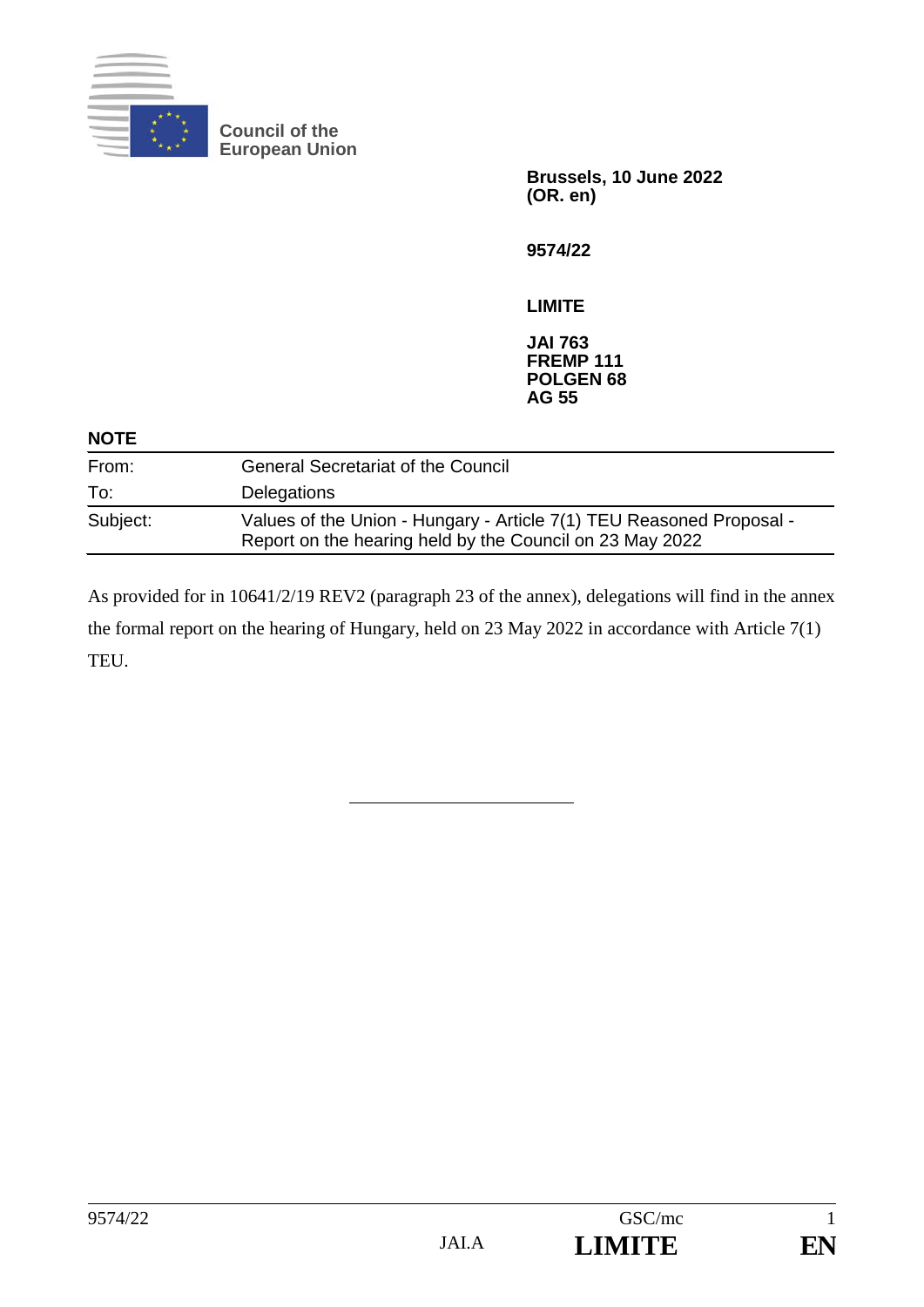On 23 May 2022, the Council heard Hungary in accordance with Article 7(1) TEU. The hearing was conducted during the meeting of the General Affairs Council and lasted approximately 2 hours 30 minutes.

In line with the standard modalities for hearings under Article 7(1) TEU (10641/2/19 REV2), the substantive scope of the issues to be covered by the hearing was agreed by Coreper on 18 May 2022 (8473/22). The hearing covered all the topics included in the European Parliament's reasoned proposal of 12 September 2018.

At the start of the hearing, the Presidency reminded participants that the hearing would be conducted in accordance with the standard modalities (10641/2/19 REV2).

The Hungarian delegation was then given the floor to make its initial remarks. The delegation presented the issues that, in their view, had already been resolved and maintained that duplication of other legal procedures had to be avoided.

The Commission was then given the floor and made its remarks.

Afterwards, 18 delegations put questions to Hungary: AT, BE (also speaking on behalf of LU and NL), DE, DK, EE, EL, ES, FI, IE, IT, LV, LT, LU, NL, PT, SI, SK and SE.

Those questions concerned:

- the conduct of the parliamentary elections of 3 April 2022 and the perceived absence of a level playing field;
- the proposed constitutional amendment on the state of emergency linked to humanitarian disasters and military conflicts in neighbouring countries, its necessity and proportionality;
- the context in which NGOs and civil society operated, as well as the current laws affecting them;
- the independence of the judiciary and the appointment of a new president of the Supreme Court (Kúria);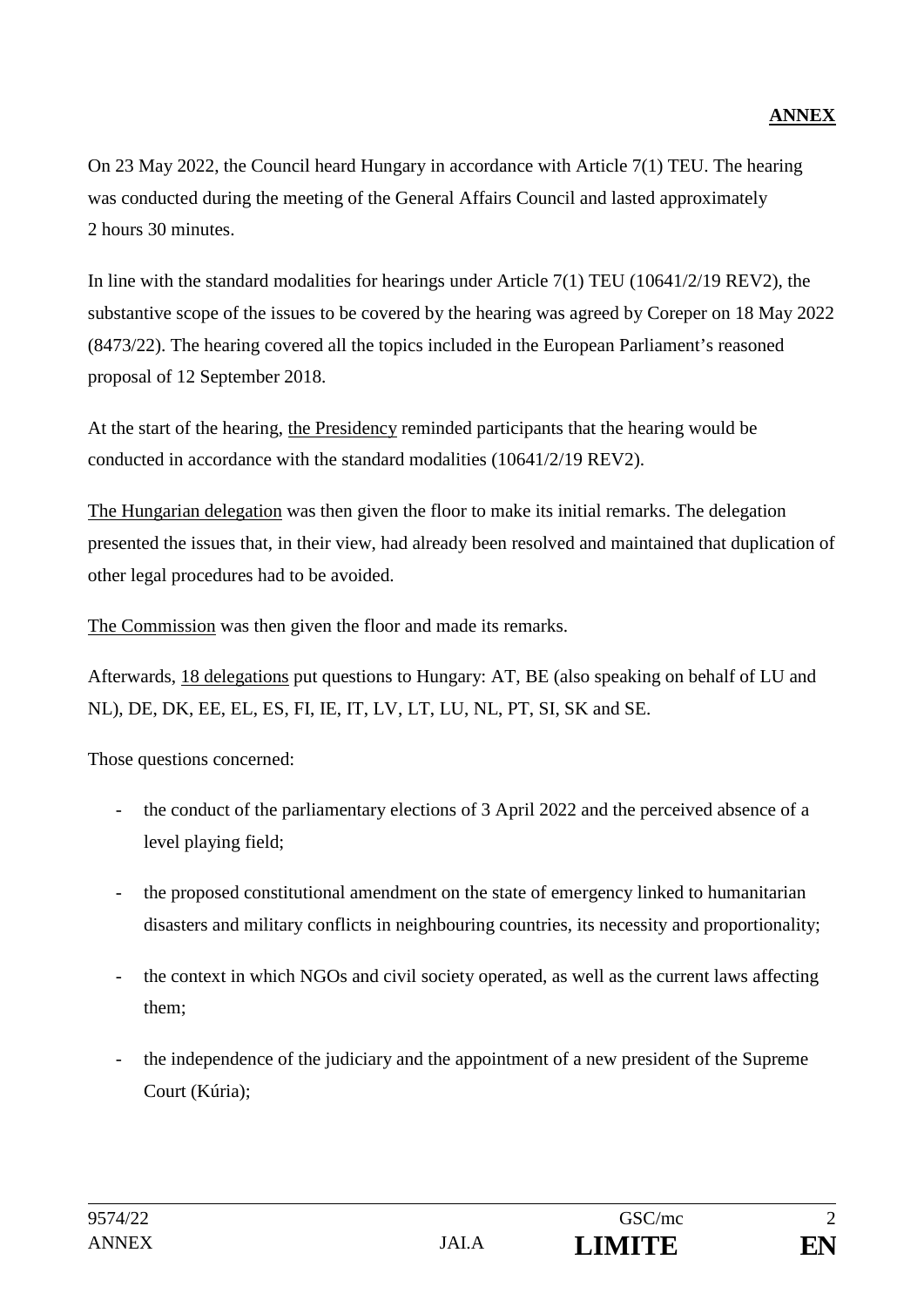- media pluralism and freedom of expression, including the independence of the Media Council, the protection of journalist and measures to address disinformation;
- the Hungarian Act LXXIX of 2021 providing for more severe action against paedophile offenders and amending certain acts for the protection of children, and its possible effects on the right to equal treatment and the rights of children and of persons belonging to minorities, especially LGBTIQ persons, as well as the risks posed to freedom of expression; the protection of the rights of LGBTIQ persons;
- corruption, and how Hungary intends to implement recommendations by the Group of States against Corruption (GRECO) and by the European Anti-Fraud Office (OLAF), particularly in the framework of its new anti-corruption strategy, as well as the participation of Hungary in the European Public Prosecutor's Office;
- the ratification by Hungary of the Istanbul Convention on preventing and combating violence against women and domestic violence, and the steps taken to address violence against women;
- the primacy of EU law, the implementation of judgements by the Court of Justice of the European Union, the possibility for Hungarian judges to request preliminary rulings by the Court of Justice of the European Union;
- effective access to the right to asylum;
- academic freedom, the expulsion of the Central European University and the scope for foreign universities to operate in Hungary;
- the independence of the Commissioner for Fundamental Rights of Hungary, including the recommendations to downgrade its status by the UN Global Alliance of National Human Rights Institutions.

The Hungarian delegation was given the opportunity to respond to the Commission's remarks and to provide detailed answers to each question put by the other delegations.

In particular, the Hungarian delegation stated that the elections of 3 April 2022 had been free and fair and that international observers had found no irregularities.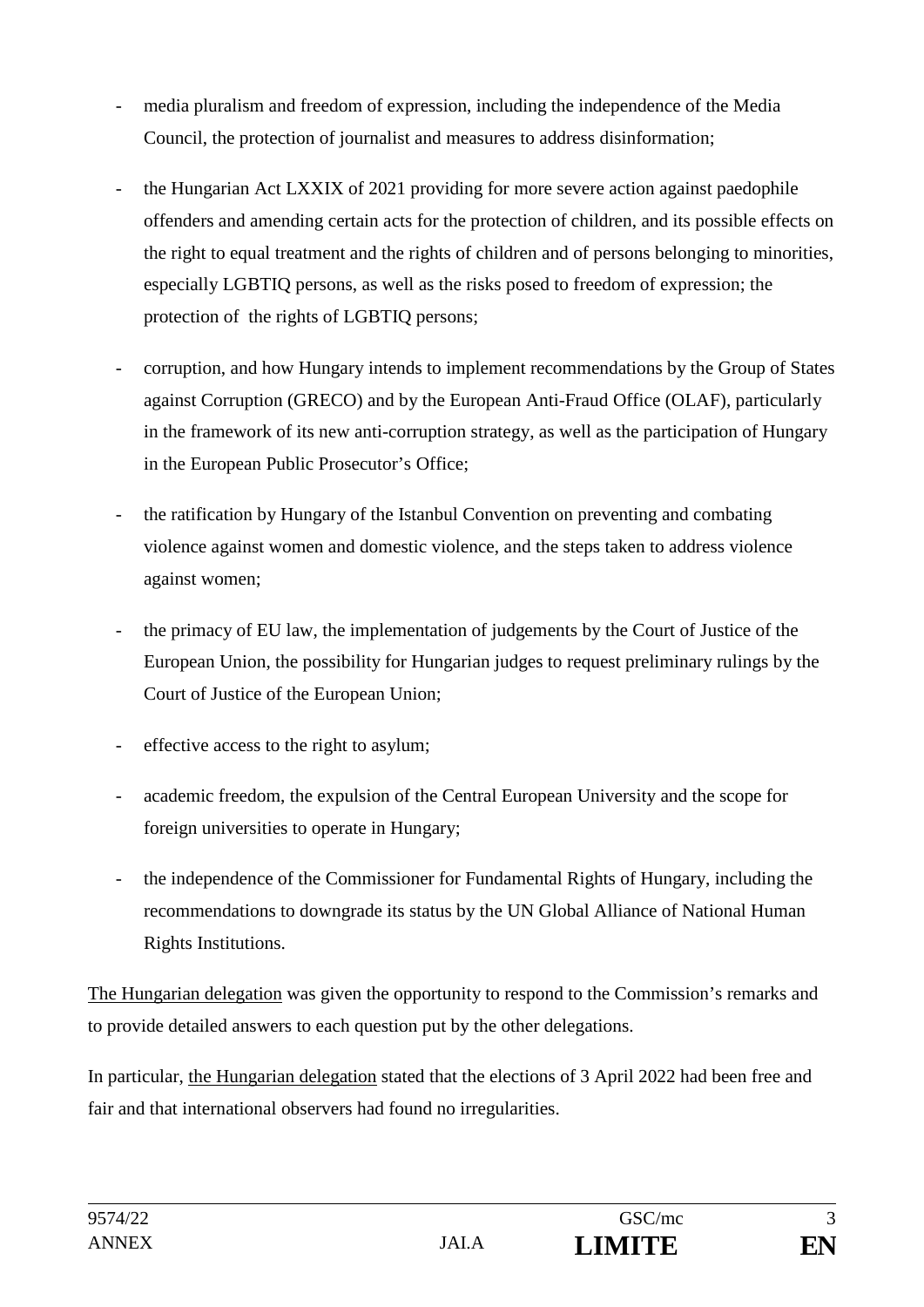The Hungarian delegation stated that the proposed constitutional amendment on the state of emergency was needed in order to respond appropriately to a war in Hungary's neighbourhood and to prepare the country for the economic consequences.

The Hungarian delegation stated that the issue of the transparency law on the financing of NGOs had been resolved and that the Court of Justice of the European Union, while criticising the tools used, had recognised that ensuring transparency was a legitimate objective.

The Hungarian delegation stated that in Hungary the executive branch had no influence on the appointment of judges and that their selection was based on objective criteria. The delegation further stated that the appointment of a former constitutional judge as president of the Kúria was supported by a two-thirds majority in the national assembly and that the candidate met all the requirements in terms of professional competence and of independence.

The Hungarian delegation stated that in Hungary there was a balanced and diverse media landscape, with significant improvements in pluralism in recent years. The delegation also maintained that the Hungarian Media Council was a fully autonomous regulatory agency, reporting only to the parliament, with members appointed by a two-thirds majority, strong guarantees of independence and no conflicts of interest.

The Hungarian delegation stated that the Act LXXIX of 2021 was not directed against LGBTIQ rights but aimed at ensuring that choices on children's education were up to the parents and that propaganda was banned in schools. The delegation also maintained that the rights of minorities and of LGBTIQ persons were fully respected in Hungary.

The Hungarian delegation stated that the fight against corruption was a priority in Hungary, with indictment rates doubling in recent years according to OLAF statistics, and that Hungary's performance was average according to the EU Justice Scoreboard. The delegation further emphasised the efficient cooperation with international bodies, including GRECO and the EPPO, and the long-standing tradition of independence of public prosecutors.

The Hungarian delegation stated that some elements of the Istanbul Convention were not in line with the Hungarian constitution. The delegation maintained that, nevertheless, Hungary implemented fully the substantive requirements of the convention, through concrete actions and very stringent provisions on criminal offences.